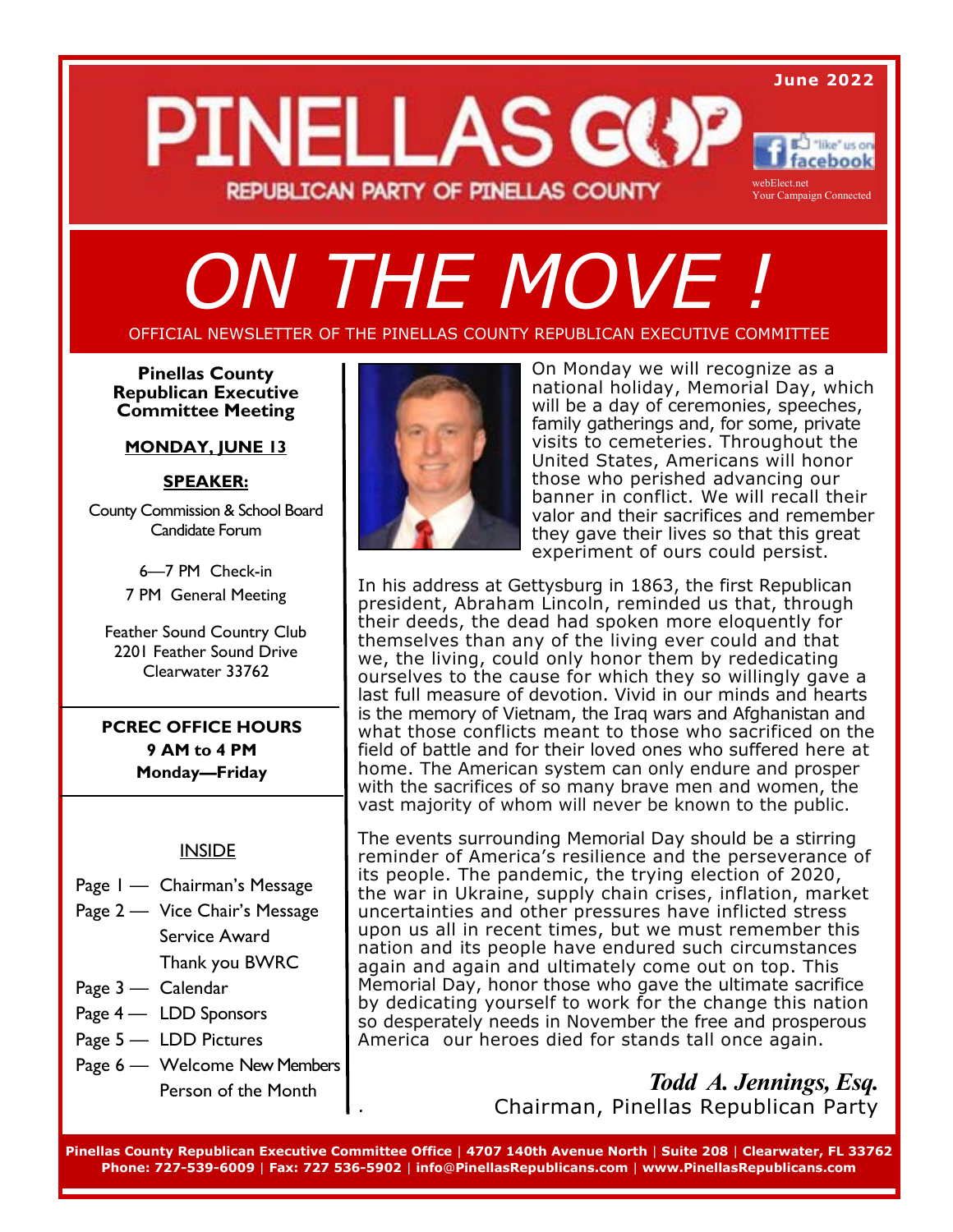

## **VICE CHAIRMAN'S MESSAGE**

## **The Free State of Florida**

This is the year we Republicans take back the Pinellas County Commission. In case you did not hear already, a Leon County judge dismissed the Pinellas County election bill lawsuit. This means all single-member districts will be on the ballot. It is hard to believe our Pinellas County Commission sued the best governor in the Union, Ron DeSantis. We won when they lost.

Thus, it is go for launch for Republicans to take back the Pinellas County Commission. During 2020 and 2021, the Commission imposed unnecessary restrictions on us all. It was politics at its worst.

The best thing we can do now is get to know the Republican candidates in each race, and, whoever wins in each race's primary, to then support the Republican candidate in the General Election. Republicans will have a 4-3 majority if we win in the District 2 race. This is the best way to guarantee our county remains free and the Constitution wins when it comes to the actions of the Commission.

By supporting the Republican candidates in the General Election, we will be unified in our effort to save our



county. Thank you all for your continued support of the Pinellas GOP and conservative, Republican candidates.

Grassroots are essential to Republican campaign efforts, and it cannot be done without men and woman like you.

> —Adam Ross **PCREC Vice Chair**



#### PINELLAS GOP CANDIDATE SHOWCASE PICNIC

**Sunday, July 31 — Noon to 3 pm Banquet Masters**

Sponsorships Available Call GOP Headquarters — 727-539-6009

## Clerk of Court Ken Burke presented Bernie McCabe Public Service Award



In recognition of his many years of public service as Pinellas County Clerk of Court and as a state and local community leader, Pinellas GOP Chair Todd Jennings presented Ken Burke with the 2022 Bernie McCabe Public Service Award at the 2022 Lincoln Day Dinner. Burke is widely recognized as an intelligent, compassionate, innovative and trusted public servant who has been Clerk of Court since January 2005 and is now serving in his fifth four-year term. During that time, he has been elected by his fellow clerks to the statewide Clerks of Court Operations Corporation and has been appointed to the Florida Supreme Court's Standing Committee on Fairness and Diversity. He also serves as Chair of the Florida Government Finance Officers Association of Court Clerks Legislative Committee and is a member of the Board of Directors of the National Association of Court Clerks, County Records & Election Officials. Burke is also past president of the Suncoast Tiger Bay Club, the Seminole Kiwanis Club and the St. Petersburg Junior College Alumni Association.



Thank you to Belleair Women's Republican Club for donating the beautiful Lincoln Day Dinner centerpieces.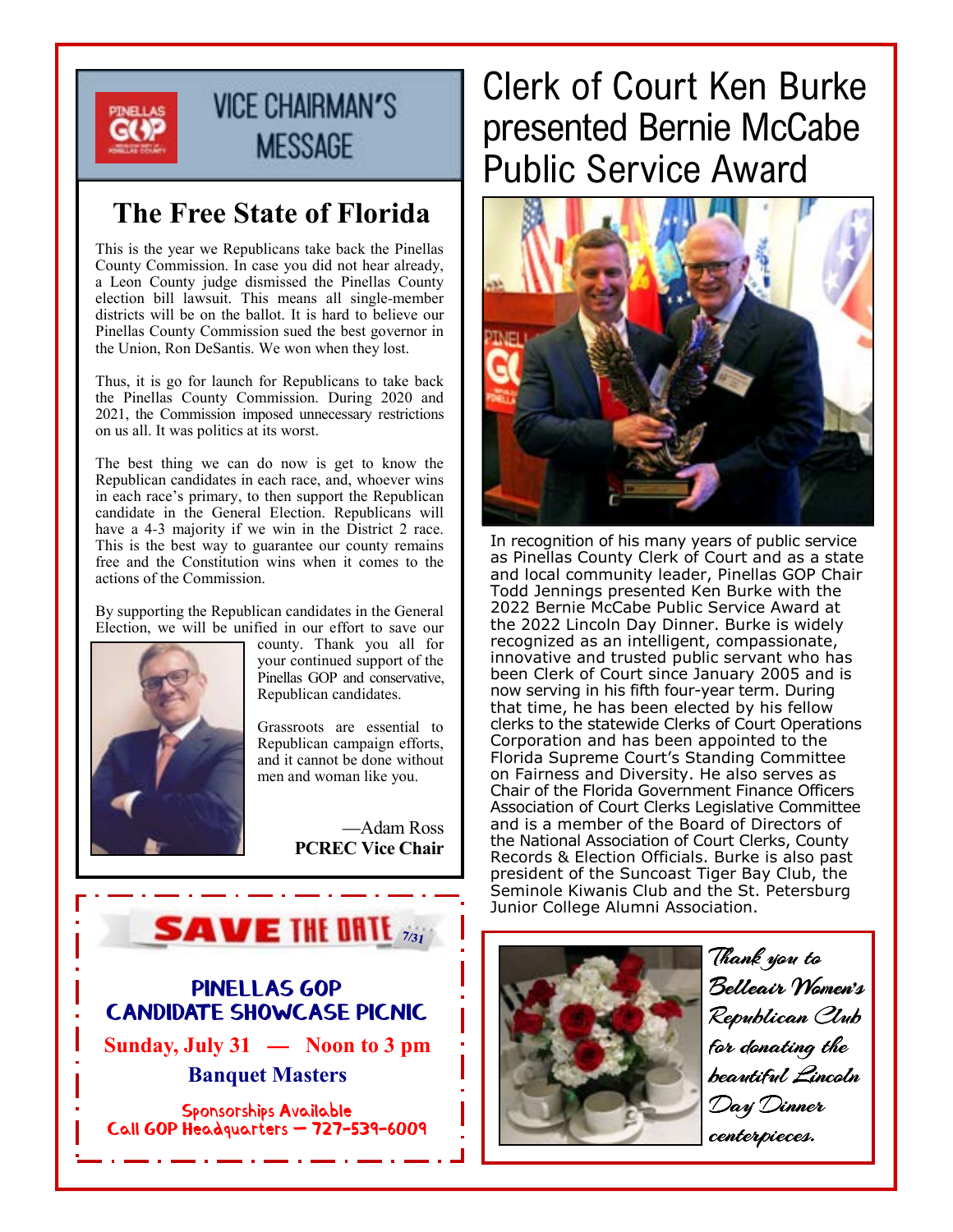| <b>Sun</b> | Mon                                                                                                                                    | <b>Tue</b>                                                                                                                                                                                                                                                        | Wed                                                               | <b>Thu</b>                                                                                                                                                                                                                                 | <b>Fri</b>                  | <b>Sat</b>                                                       |
|------------|----------------------------------------------------------------------------------------------------------------------------------------|-------------------------------------------------------------------------------------------------------------------------------------------------------------------------------------------------------------------------------------------------------------------|-------------------------------------------------------------------|--------------------------------------------------------------------------------------------------------------------------------------------------------------------------------------------------------------------------------------------|-----------------------------|------------------------------------------------------------------|
|            |                                                                                                                                        |                                                                                                                                                                                                                                                                   | 1                                                                 | $\overline{2}$                                                                                                                                                                                                                             | 3<br><b>BWRC</b>            | 4                                                                |
| 5          | 6                                                                                                                                      | $\overline{z}$<br><b>HRO</b>                                                                                                                                                                                                                                      | 8<br><b>SPRC</b>                                                  | $\mathbf{9}$<br><b>CPRC</b><br><b>PFRW</b>                                                                                                                                                                                                 | 10                          | 141                                                              |
| 12         | 13<br><b>PCREC</b>                                                                                                                     | 14<br><b>HRO</b><br><b>RRRCTOW</b><br><b>PCYR</b>                                                                                                                                                                                                                 | 15                                                                | 16<br><b>NPRC</b>                                                                                                                                                                                                                          | 17                          | 18                                                               |
| 19HOP      | 20<br><b>RCGL</b>                                                                                                                      | 21<br><b>HRO</b><br><b>TBTRC</b>                                                                                                                                                                                                                                  | 22                                                                | 23<br><b>PSBRC</b>                                                                                                                                                                                                                         | 24                          | 25                                                               |
| 26         | 27                                                                                                                                     | 28<br><b>HRO</b><br><b>SLRC</b>                                                                                                                                                                                                                                   | 29                                                                | 30                                                                                                                                                                                                                                         |                             |                                                                  |
|            | <b>BELLEAIR WOMEN'S REPUBLICAN CLUB</b><br>Contact: President Deb Walker<br><b>CENTRAL PINELLAS REPUBLICAN CLUB</b>                    | Guest Speaker: Congressional District 13 Candidate Forum<br>Location: Belleair Country Club, 1 Country Club Lane, Belleair 33756<br>Guest Speaker: Pinellas County Clerk of Court Ken Burke<br>Location: Seminole Rec Center, 9100 113thStreet N., Seminole 33772 | (1st Friday of the Month)<br>(2nd Thursday of the Month*)         | (727) 422-5291 bwrcboard@gmail.com www.BelleairWomensRepublicanClub.com                                                                                                                                                                    |                             | FRIDAY JUNE 3 11:30 AM<br>THURSDAY JUNE 9 NOON                   |
|            | <b>HISPANIC REPUBLICAN OUTREACH</b><br>Contact: Chely Hernandez-Miller<br>NORTH PINELLAS REPUBLICAN CLUB<br>Contact: Ron Walker        | Location: 4707 140th Avenue North, Suite 208, Clearwater, FL 33762<br>Guest Speaker: Congressional District 13 Candidate Kevin Hayslett                                                                                                                           | $(727)$ 434-4008<br>(3rd Thursday of the Month)<br>(727) 639-1511 | Contact: President Barbara Stephens (727) 397-3449 BLStephens35@gmail.com<br>(Tuesdays by Appointment Only)<br>cmilr@aol.com<br>Location: Tarpon Woods Golf Club, 1100 Tarpon Woods Boulevard, Palm Harbor 34685<br>ronwalker209@gmail.com | www.PinellasRepublicans.com | <b>TUESDAYS JUNE 7, 14, 21 &amp; 28</b><br>THURSDAY JUNE 16 6 PM |
|            | PINELLAS COUNTY REPUBLICAN EXECUTIVE COMMITTEE (2nd Monday of the Month)<br>Contact: (727) 539-6009                                    | Program: Pinellas County Commission & School Board Candidate Forum                                                                                                                                                                                                | info@PinellasRepublicans.com                                      | Location: Feather Sound Country Club, 2201 Feather Sound Drive, Clearwater 33762                                                                                                                                                           | www.PinellasRepublicans.com | MONDAY JUNE 13 7 PM                                              |
|            | PINELLAS COUNTY YOUNG REPUBLICANS<br>Contact: Anne Ford                                                                                | Guest Speaker: Pinellas County School Board Candidate Panel                                                                                                                                                                                                       | (2nd Tuesday of the Month)                                        | Location: St. Petersburg Yacht Club, 11 Central Avenue, St. Petersburg 33701<br>(727)-385-0292 president@pinellasyrs.com                                                                                                                   |                             | TUESDAY JUNE 14 6 PM                                             |
|            | PINELLAS FEDERATED REPUBLICAN WOMEN<br>Contact: Pam McAloon                                                                            | Guest Speaker: Pinellas County Commission Candidate Forum<br>Location: 1530 N. McMullen Booth Road Unit D-12, Clearwater 33759                                                                                                                                    | (2nd Thursday of the Month)<br>$(727)$ 421-1608                   | pmaloo@aol.com                                                                                                                                                                                                                             |                             | <b>THURSDAY JUNE 9 6:30 PM</b>                                   |
|            | PINELLAS SUNCOAST BLACK REPUBLICAN CLUB                                                                                                | Program: Michael Roger, Financial Advisor-Focus on Home Ownership<br>Location: The Hangar Restaurant, 540 1st Street S., St. Petersburg 33701<br>Contact: President Gregory Porter (727) 291-3235                                                                 | (4th Thursday of the Month)                                       | gregoryporter91@gmail.com                                                                                                                                                                                                                  |                             | THURSDAY JUNE 23 6 PM                                            |
|            | <b>REPUBLICAN CLUB OF GREATER LARGO</b>                                                                                                | Contact: Dennis Logue (727) 420-1846 RSVP Jan Cox 727-515-0163                                                                                                                                                                                                    | (3rd Monday of the Month)                                         | Guest Speakers: Congressional District 13 Candidate Kevin Hayslett & Installation of Officers<br>Location: Alfano's Restaurant, 1702 Clearwater Largo Road, Clearwater, FL 33756                                                           | www.largorepublicanclub.com | MONDAY JUNE 20_6 PM                                              |
|            | RONALD REAGAN REPUBLICAN CLUB OF TOP OF THE WORLD (2nd Tuesday of the Month)<br><b>Guest Speaker: TBA</b><br>Contact: Tony Santarsieri | Location: WEST Activity Center, Top of the World                                                                                                                                                                                                                  | (727) 478-5516                                                    | tony.santarsieri@gmail.com                                                                                                                                                                                                                 |                             | TUESDAY JUNE 14 6 PM                                             |
|            | ST. PETERSBURG REPUBLICAN CLUB<br>Contact: Barb Haselden                                                                               | Guest Speakers: Jason Holloway-Crypto Currency                                                                                                                                                                                                                    | (2nd Wednesday of the Month)<br>(727) 709-7039                    | Location: St. Petersburg Community Church, 4501 30th Avenue N., St. Petersburg 33710<br>bhaselde@tampabay.rr.com                                                                                                                           |                             | WEDNSDAY JUNE 8 7 PM                                             |
|            | SUNRISE LEADERSHIP REPUBLICAN CLUB                                                                                                     | Guest Speaker: Kim Berfield, Candidate for State Representative, Dist. 58                                                                                                                                                                                         | (4th Tuesday of the Month)                                        |                                                                                                                                                                                                                                            |                             | <u>TUESDAY JUNE 28 7:30 AM</u>                                   |
|            | Contact: Ron Ogden                                                                                                                     | Location: Perkins Restaurant, 2626 Gulf to Bay Blvd., Clearwater, FL 33759                                                                                                                                                                                        | (727) 422-2446                                                    | rogden607@gmail.com                                                                                                                                                                                                                        |                             |                                                                  |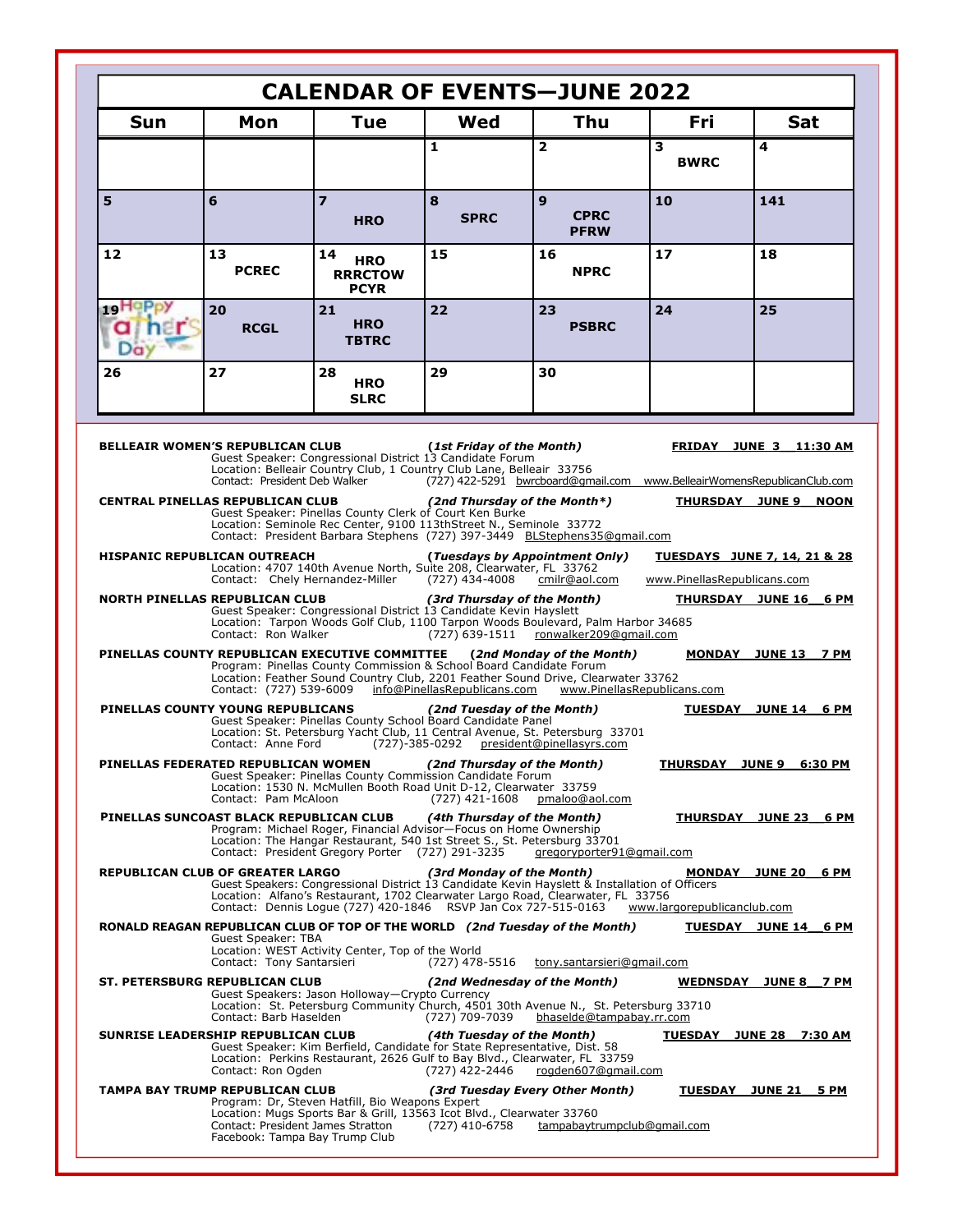## LINCOLN DAY DINNER  $=$ SPONSORS $=$

## **Double Diamond**

Joseph and JoAnn White

**Diamond LEMA** Construction

## **Abraham Lincoln**

The Silver Queen **American Traditions Insurance Boston Holding Company LLC Nick DiCeglie for Senate Kevin Hayslett for Congress** The Redington Beach Salon and Spa DiPak Nadkarni for State Representative **Pasco County Republican Party Shumaker Advisors** Florida Speaker of The House of Representatives Chris Sprowls **Alen Tomczak** Jennifer Wilson for State Representative

## **Sponsors**

**Billirakis for Congress State Attorney Bruce Bartlett CAL Compliance LLC** Robert Eckard Esq. and Associates PA **Sheriff Bob Gualtieri Jason Holloway for State Representative Representative Chris Latvala Sean and Tracy McQuaid** Tom and Kelly Nash **Vice Chairman Adam Ross Brian Scott for County Commission Tax Collector Charles Thomas Property Appraiser Mike Twitty Charles Cagnon George Feshe Supervisor of Elections Julie Marcus** 

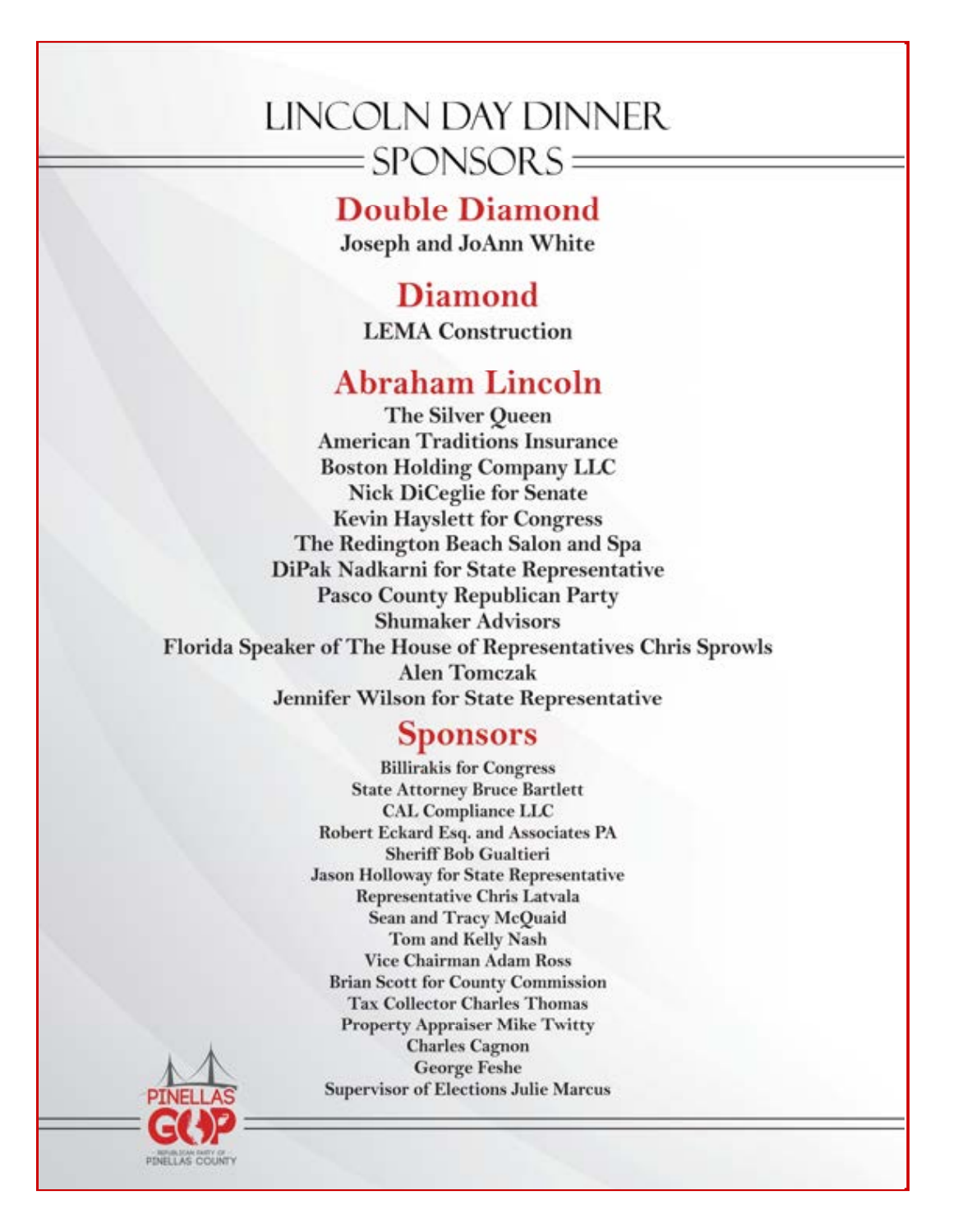

# 2022 Lincoln Day Dinner